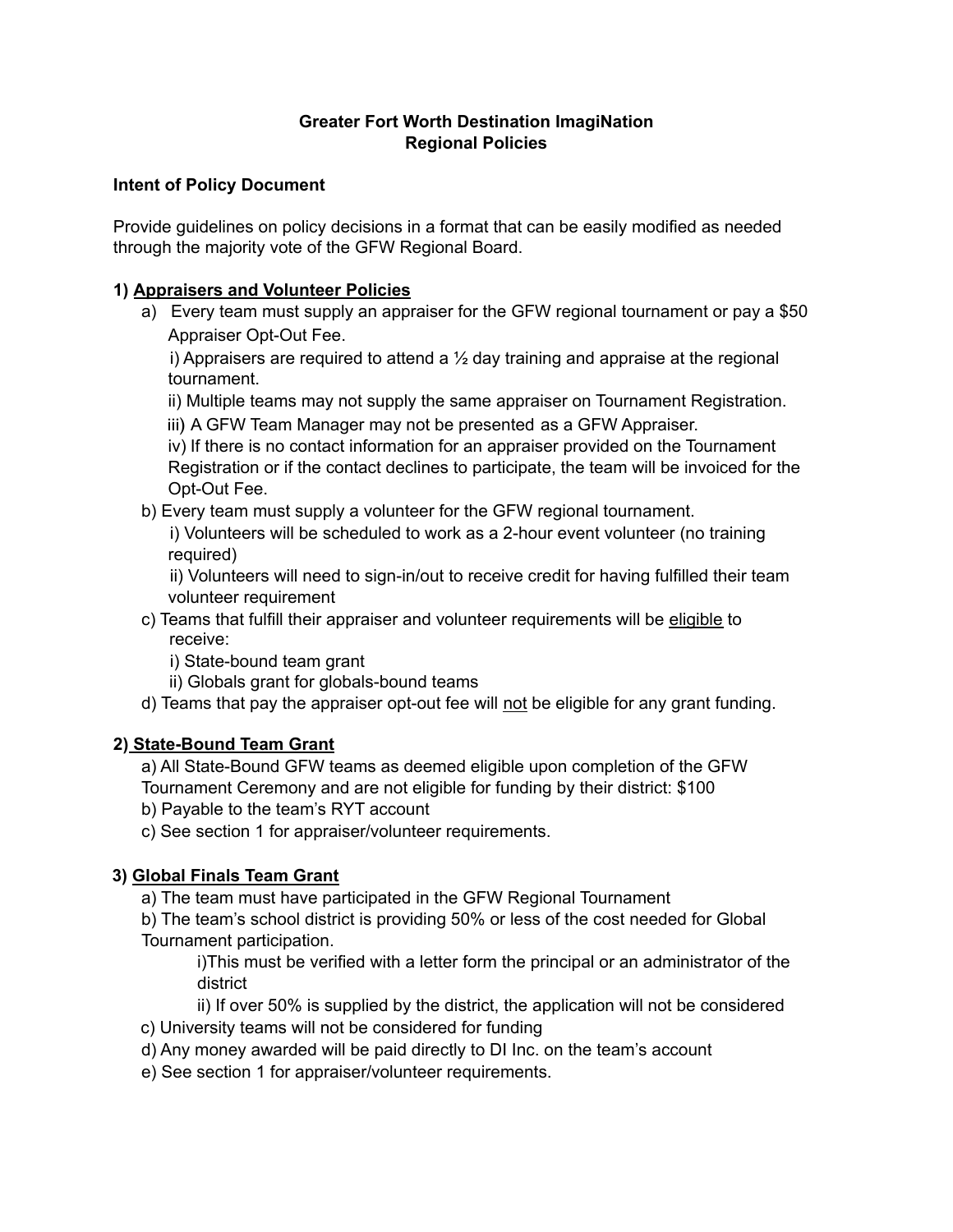### **4) Multiple Challenges per Team, Team Member, or Team Manager**

a) Team members and/or teams may not participate in more than 2 challenges in a tournament year.

b) Team members on multiple teams are not guaranteed to be able to compete in IC for all challenges due to scheduling issues.

b) Team managers with multiple teams will not be permitted to accompany their teams into the IC room.

### **5) Magellan Award**

- a) Individual team members who have performed each type of challenge at least once at a GFW regional tournament are eligible for the Magellan Award.
- b) The challenge types that qualify are:
	- i) A: Technical
	- ii) B: Scientific (formerly known as hybrid)
	- iii) C: Fine Arts
	- iv) D: Improvisation
	- v) E: Engineering
	- vi) P: Project Outreach/Service Learning
- c) The application and submission deadline can be found on the Scholarship & Award page of the GFW website.
- d) No more than 2 (two) Challenges per DI season will be accepted on nomination forms

# **6) Scholarship Policies**

- a) Scholarship committee members may not be related to, may not have endorsed or written a letter of recommendation for or have been a team manager for a current year scholarship applicant.
- b) Applicants are required to have been a competitive team member for one year or longer in the GFW region and have competed in at least one GFW regional tournament at the high school level to be eligible.
- c) The scholarship committee evaluates the following:
	- i) DI Experience
	- ii) Product (essay, video, etc.)
	- iii) Regional Volunteerism
	- iv) Community Volunteerism

d) The scholarship committee awards a one-time scholarship to a student that meets the criteria on the application.

e) Recipients will be required to inform the Treasurer of where to submit scholarship funds no later than Aug. 1 or two weeks following enrollment in a post high school educational institution, whichever is later. The payment will be made to the institution of higher learning, not the student.

#### **6) New Team Incentive**

- a) Teams from schools that have not participated in DI are eligible to have their regional tournament fee waived for their 1<sup>st</sup> year of participation.
- b) This applies to the 1<sup>st</sup> year of competition only, regardless of whether or not the team performs at the tournament that year.
- c) All teams per school are eligible to have the tournament fee waived.